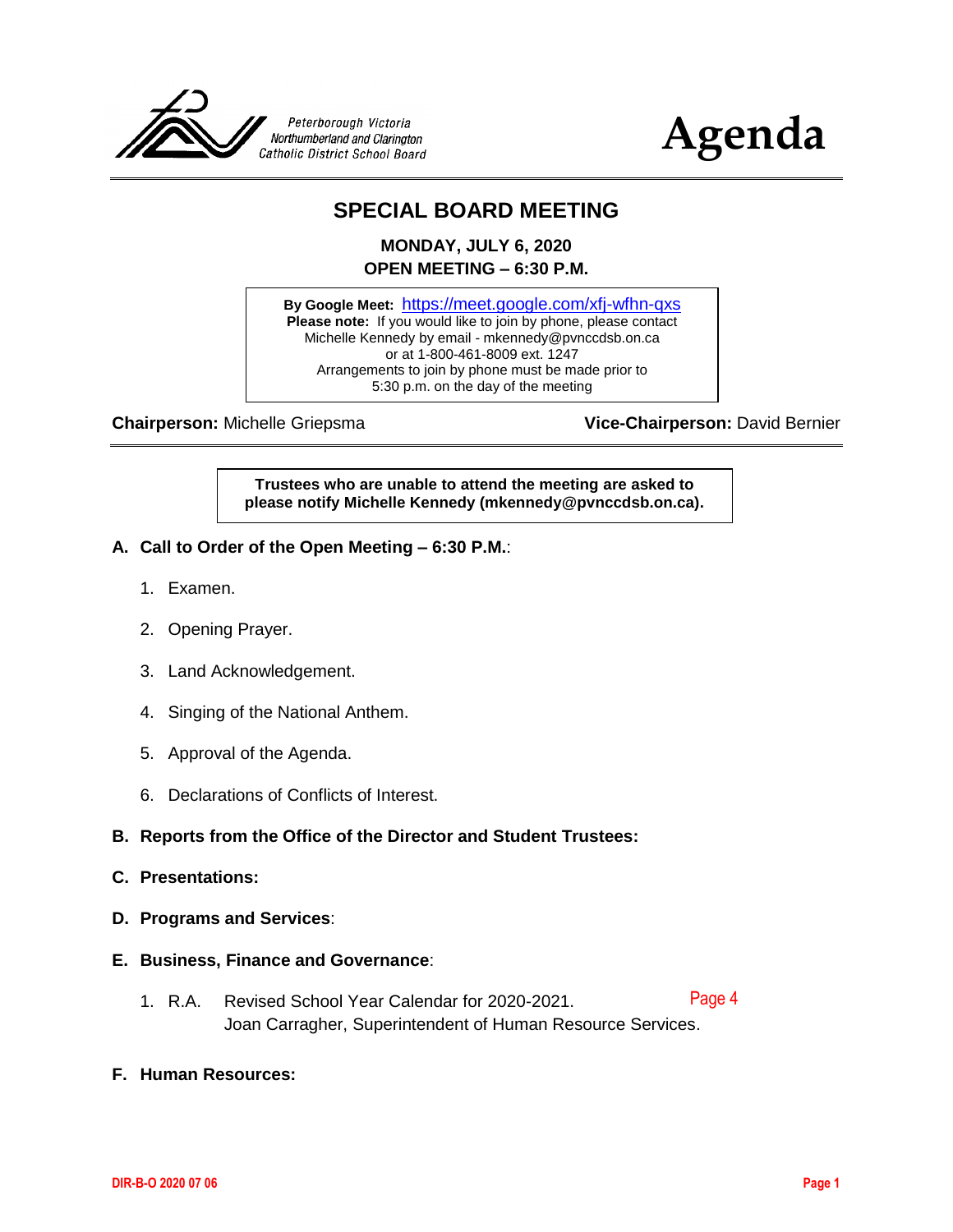- **G. Policy Development**:
- **H. Old Business**:
- **I. New Business:**
- **J. Bring Forward**:
- **K. Information Items**:
- **L. Future Meetings and Events:**
	- 1. Board Meeting:
		- a. Special Board Meeting Open Session, July 21, 2020, 6:30 p.m. (In-camera Session, 6:00 p.m.);
		- b. Special Board Meeting Open Session, August 25, 2020, 6:30 p.m. (In-camera Session, 6:00 p.m.)
		- c. Board Meeting Open Session, September 22, 2020, 6:30 p.m. (In-camera Session, 6:00 p.m.)
	- 2. Board Standing Committee Meetings: (Listed in chronological order.)
		- a. Chairperson's Committee, September 14, 2020, 4:30 p.m.
		- b. Committee-of-the-Whole, September 14, 2020, 6:30 p.m.
		- c. Policy Development Committee, September 29, 2020, 6:30 p.m.
	- 3. Other Committee Meetings: (Listed in chronological order.)
		- a. First Nation Métis and Inuit Advisory Committee, September 15, 2020, 6:30 p.m.
		- b. Special Education Advisory Committee, September 17, 2020, 6:30 p.m.
		- c. Student Council Liaison Committee, September 22, 2020, 4:15 p.m.
		- d. Catholic Parent Engagement Committee Meeting, September 28, 2020, 6:30 p.m.
		- e. STSCO Governance Committee Meeting, October 7, 2020, 3:00 p.m.
		- f. Audit Committee Meeting, TBA
		- g. Faith and Equity Advisory Committee Meeting, TBA
		- h. French as a Second Language Advisory Committee, TBA
		- i. Supervised Alternative Learning Meeting, TBA.
	- 4. Board Events: (Listed in chronological order.)
		- a. Secondary School Graduation Ceremonies for Class of 2020, Thursday, October 8,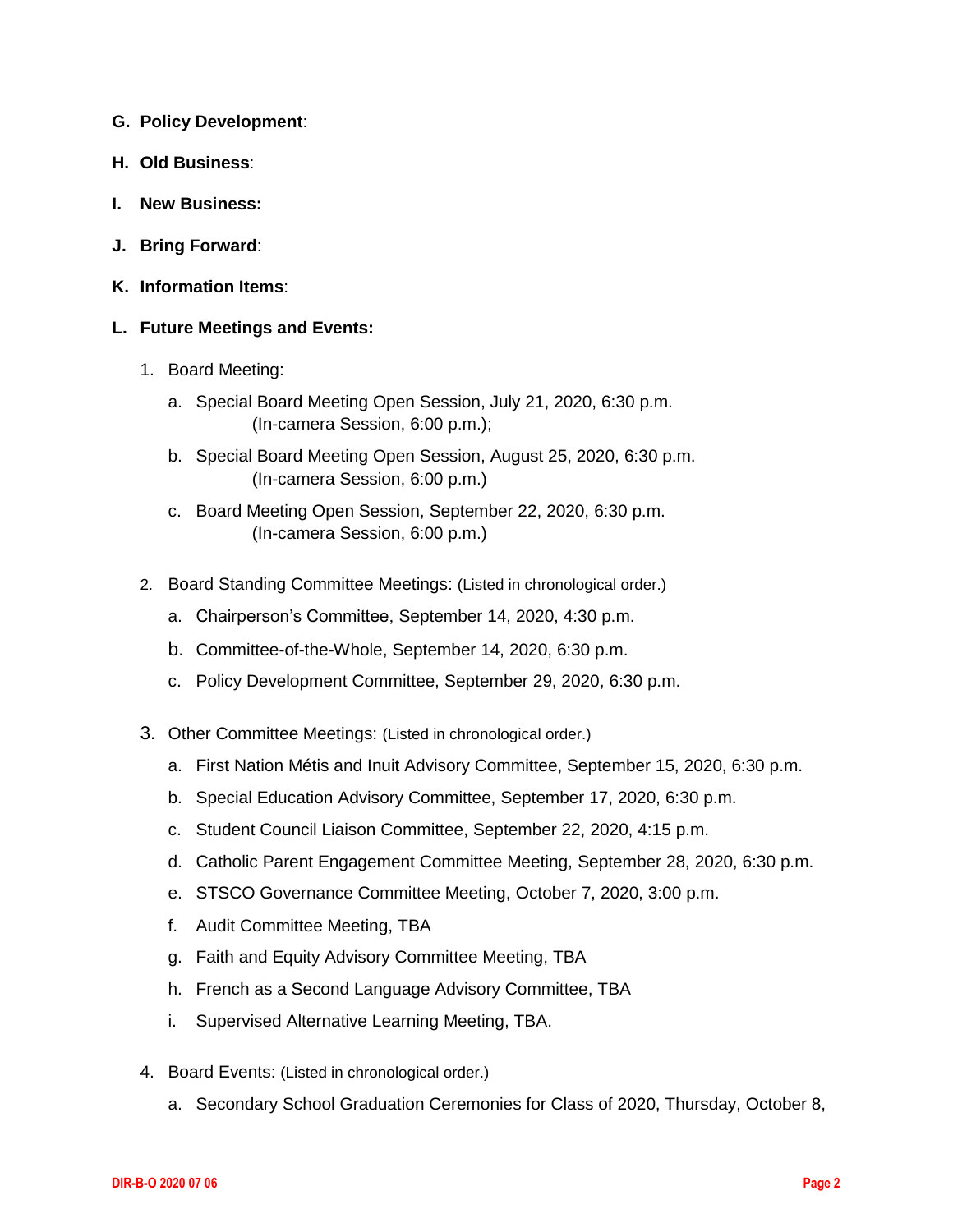2020.

#### **M. Conclusion**:

- 1. Report from the In-camera Meeting.
- 2. Closing Prayer.
- 3. Adjournment.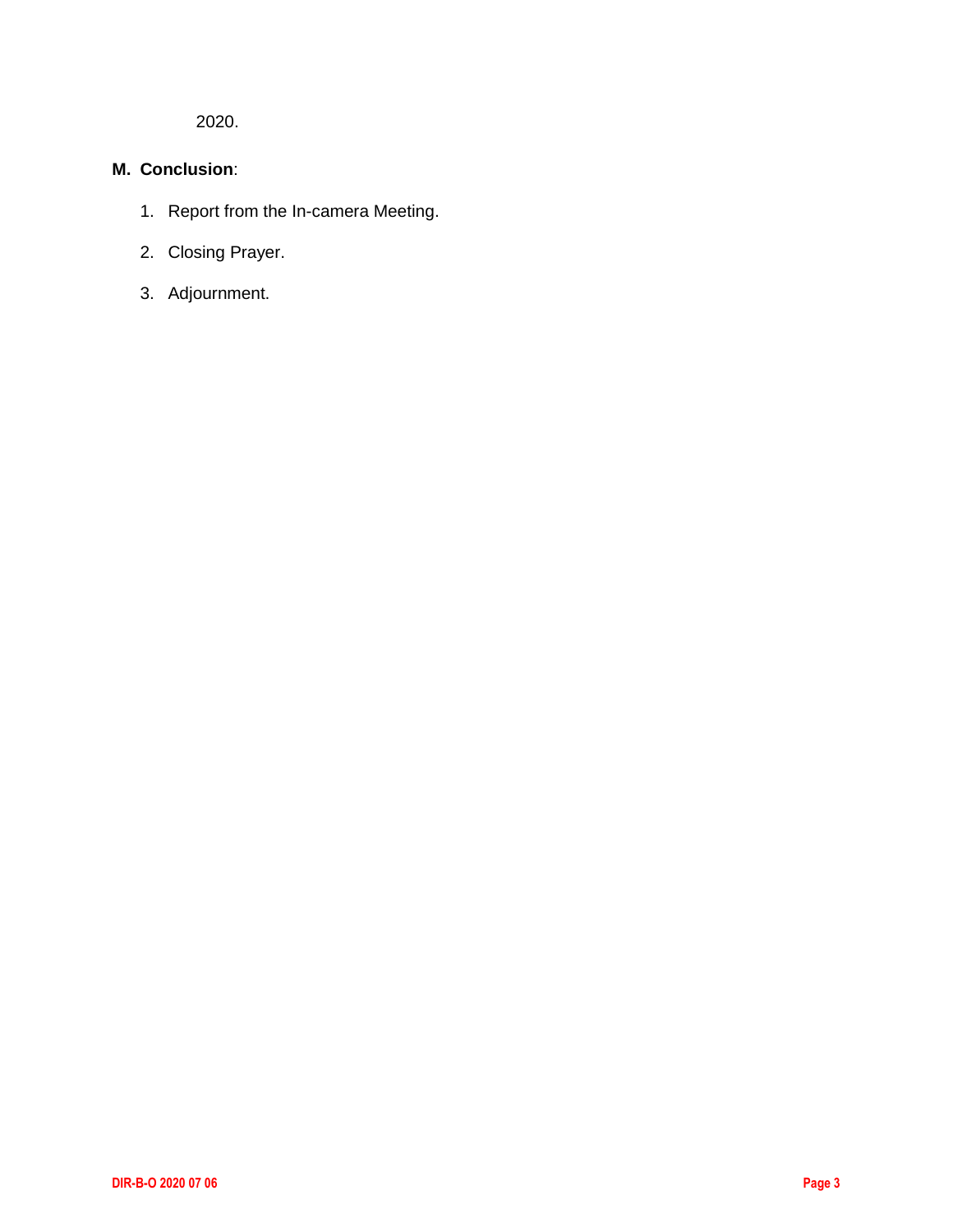<span id="page-3-0"></span>

# **Human Resource Services**

### **Report to the Board**

☐ In-Camera

**Presented for:** □ Information

☒ Approval

**Meeting Date: July 6, 2020**

**Presented by: Joan Carragher**

**Submitted by:** Joan Carragher

#### **Subject: 2020-2021 School Year Calendar Revised**

**Recommended Action(s):** That the proposed revised Elementary and Secondary 2020-2021 School Year Calendars be approved and submitted to the Ministry of Education for approval, as required.

#### **BACKGROUND:**

#### **2020/21 Elementary**

3 PA Days prior to Labour day, students do not have any school days before Labour Day, Board Designated Day the Friday before March Break.

School Year: September 2, 2020 – June 30, 2021 Students: September 8, 2020 – June 29, 2021

#### **2020/21 Secondary**

3 PA Days prior to Labour day, students do not have any school days before Labour Day, Board Designated Day the Friday before March Break.

School Year: September 2, 2020 – June 30, 2021 Students: September 8, 2020 – June 29, 2021

| Semester 1: | September 2 – February 1, 2021<br>(87 instructional Days, 5 Exam Days, 5 PA Days) | $(97 \text{ days})$ |
|-------------|-----------------------------------------------------------------------------------|---------------------|
| Semester 2: | February 2 – June 30, 2021<br>(90 Instructional Days, 5 Exam Days, 2 PA Days)     | $(97 \text{ days})$ |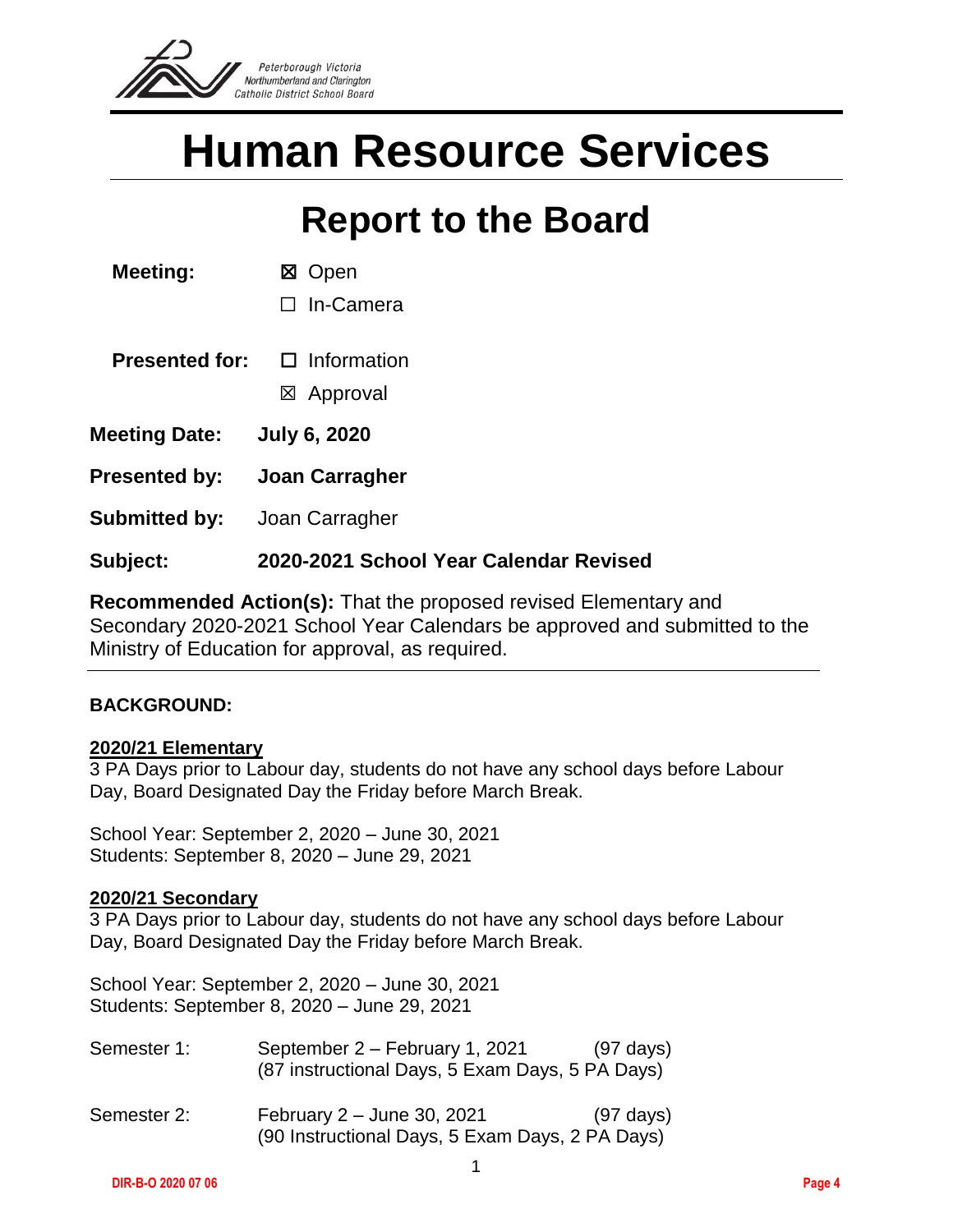

#### Ministry of Education Ministère de l'Éducation

| <b>Board Name</b>                                                                                                        |                                                                         |                |                      |                |                     |                |         |                |                |               |                                 |          |                           |   |   |                                                         |       |                                     |              |                |                                                                                 |                  |                   |   |                           |          |    |          |
|--------------------------------------------------------------------------------------------------------------------------|-------------------------------------------------------------------------|----------------|----------------------|----------------|---------------------|----------------|---------|----------------|----------------|---------------|---------------------------------|----------|---------------------------|---|---|---------------------------------------------------------|-------|-------------------------------------|--------------|----------------|---------------------------------------------------------------------------------|------------------|-------------------|---|---------------------------|----------|----|----------|
| Peterborough Victoria Northum Clarington CDSB (B67067)                                                                   |                                                                         |                |                      |                |                     |                |         |                |                |               |                                 |          |                           |   |   |                                                         |       |                                     |              |                |                                                                                 |                  |                   |   |                           |          |    |          |
| <b>Calendar Title</b>                                                                                                    | Panel<br>[2020-374434] PVNC<br>Elementary<br>2020/21 Elementary Revised |                |                      |                |                     |                |         |                |                |               | <b>Calendar Type</b><br>Regular |          |                           |   |   |                                                         |       | <b>Date Created</b><br>Jul 06, 2020 |              |                |                                                                                 |                  |                   |   |                           |          |    |          |
| <b>Start of School Year</b><br><b>End of School Year</b>                                                                 |                                                                         |                |                      |                |                     |                |         |                |                |               |                                 |          | <b>First Day Students</b> |   |   |                                                         |       | <b>Last Day Students</b>            |              |                |                                                                                 |                  |                   |   |                           |          |    |          |
| Sep 02, 2020<br>Jun 30, 2021                                                                                             |                                                                         |                |                      |                |                     |                |         |                |                |               |                                 |          | Sep 08, 2020              |   |   |                                                         |       |                                     | Jun 29, 2021 |                |                                                                                 |                  |                   |   |                           |          |    |          |
| <b>Description</b><br><b>Status</b>                                                                                      |                                                                         |                |                      |                |                     |                |         |                |                |               |                                 |          |                           |   |   |                                                         |       |                                     |              |                |                                                                                 |                  |                   |   |                           |          |    |          |
| Regular<br><b>Draft</b>                                                                                                  |                                                                         |                |                      |                |                     |                |         |                |                |               |                                 |          |                           |   |   |                                                         |       |                                     |              |                |                                                                                 |                  |                   |   |                           |          |    |          |
| Month                                                                                                                    |                                                                         |                | 1st Week             |                | 2nd Week            |                |         |                |                |               | 3rd Week                        |          |                           |   |   |                                                         |       | 4th Week                            |              |                |                                                                                 | 5th Week         | <b>PA</b><br>days |   | $Instr$ Exam<br>days days |          |    |          |
|                                                                                                                          | M                                                                       | Τ              | W                    | Τ              | $\overline{F}$      | M              | $\top$  | W              | Т              | F             | $M \vert$                       | $T \mid$ | W                         | Τ | F | M                                                       | Τ     | W                                   | T            | $\overline{F}$ | M                                                                               | Τ                | $W$ T             |   | F                         |          |    |          |
| August                                                                                                                   | 3                                                                       | $\overline{4}$ | 5                    | 6              | $\overline{7}$      |                |         | 10 11 12 13 14 |                |               | 17 18 19 20 21                  |          |                           |   |   |                                                         | 24 25 |                                     |              | 26 27 28       | 31                                                                              |                  |                   |   |                           | 0        | 0  | 0        |
| September                                                                                                                |                                                                         | $\mathbf{1}$   | $\overline{c}$<br>P* | 3<br>$P^*$     | 4<br>P*             | 7<br>н         | 8       | 9              |                | 10 11         |                                 |          |                           |   |   | 14 15 16 17 18 21 22 23 24 25                           |       |                                     |              |                |                                                                                 | 28 29 30         |                   |   |                           | 3        | 17 | 0        |
| October                                                                                                                  |                                                                         |                |                      | 1              | $\overline{2}$      | 5              | 6       | $\overline{7}$ | 8              | 9             | н                               |          |                           |   |   |                                                         |       |                                     |              |                | 12 13 14 15 16 19 20 21 22 23 26 27 28 29 30                                    |                  |                   |   |                           | $\Omega$ | 21 | 0        |
| November                                                                                                                 | $\overline{2}$                                                          | 3              | $\overline{4}$       | 5              | 6                   | 9              |         |                |                | 10 11 12 13   |                                 |          |                           |   |   | 16   17   18   19   20    23   24   25   26   27        |       |                                     |              | P              | 30 <sup>2</sup>                                                                 |                  |                   |   |                           | 1        | 20 | 0        |
| December                                                                                                                 |                                                                         | $\mathbf{1}$   | $\overline{2}$       | 3              | $\overline{4}$      | $\overline{7}$ | 8       | 9              |                | 10 11         |                                 |          |                           |   |   | 14   15   16   17   18    21   22   23   24   25  <br>в | в     | в                                   | в            | н              | в                                                                               | 28 29 30 31<br>в | в                 | в |                           | $\Omega$ | 14 | $\Omega$ |
| January                                                                                                                  |                                                                         |                |                      |                | 1<br>н              | $\overline{4}$ | 5       | 6              | $\overline{7}$ | 8             |                                 |          |                           |   |   | 11 12 13 14 15 18 19 20 21 22                           |       |                                     |              |                |                                                                                 | 25 26 27 28 29   |                   |   |                           | $\Omega$ | 20 | 0        |
| February                                                                                                                 | 1<br>P                                                                  | $\overline{2}$ | 3                    | $\overline{4}$ | 5                   | 8              | 9       |                |                | 10 11 12      | н                               |          |                           |   |   | 15   16   17   18   19    22   23   24   25   26        |       |                                     |              |                |                                                                                 |                  |                   |   |                           | 1        | 18 | 0        |
| March                                                                                                                    | 1                                                                       | $\overline{2}$ | 3                    | $\overline{4}$ | 5                   | 8              | 9       |                |                | 10 11 12<br>в | в                               | в        | в                         | в | в |                                                         |       |                                     |              |                | 15   16   17   18   19    22   23   24   25   26    29   30   31                |                  |                   |   |                           | $\Omega$ | 17 | 0        |
| April                                                                                                                    |                                                                         |                |                      | 1              | $\overline{2}$<br>н | 5<br>н         | 6       | $\overline{7}$ | 8              | 9             |                                 |          |                           |   |   |                                                         |       |                                     |              |                | 12 13 14 15 16 19 20 21 22 23 26 27 28 29 30                                    |                  |                   |   |                           | $\Omega$ | 20 | $\Omega$ |
| May                                                                                                                      | 3                                                                       | $\overline{4}$ | 5                    | 6              | $\overline{7}$      |                |         |                |                |               | 10 11 12 13 14 17 18 19 20 21   |          |                           |   |   | н                                                       |       |                                     |              | 24 25 26 27 28 | 31                                                                              |                  |                   |   |                           | 0        | 20 | 0        |
| June                                                                                                                     |                                                                         | 1              | 2 <sup>1</sup>       | 3              | 4 ∥                 | 7 I            | 8       |                |                | P             |                                 |          |                           |   |   |                                                         |       |                                     |              |                | 9   10   11    14   15   16   17   18    21   22   23   24   25    28   29   30 |                  | P                 |   |                           | 2        | 20 | 0        |
| July                                                                                                                     |                                                                         |                |                      | $\mathbf{1}$   | $2^{\circ}$         | $\overline{5}$ | $\,6\,$ | 7 <sup>1</sup> | $\bf 8$        | 9             |                                 |          |                           |   |   |                                                         |       |                                     |              |                | 12 13 14 15 16 19 20 21 22 23 26 27 28 29 30                                    |                  |                   |   |                           | $\Omega$ | 0  | 0        |
| <b>Total</b>                                                                                                             |                                                                         |                |                      |                |                     |                |         |                |                | 7             | 187                             | 0        |                           |   |   |                                                         |       |                                     |              |                |                                                                                 |                  |                   |   |                           |          |    |          |
| Legend                                                                                                                   |                                                                         |                |                      |                |                     |                |         |                |                |               |                                 |          |                           |   |   |                                                         |       |                                     |              |                |                                                                                 |                  |                   |   |                           |          |    |          |
| P -Professional Activity Day; E -Scheduled Exam Day;<br>H -Statutory Day; /-Half Day;<br><b>B</b> -Board Designated Day; |                                                                         |                |                      |                |                     |                |         |                |                |               |                                 |          |                           |   |   |                                                         |       |                                     |              |                |                                                                                 |                  |                   |   |                           |          |    |          |

**P\*** -Professional Activity Day Devoted to Provincial Education Priorities;

**Schools which will use this calendar :**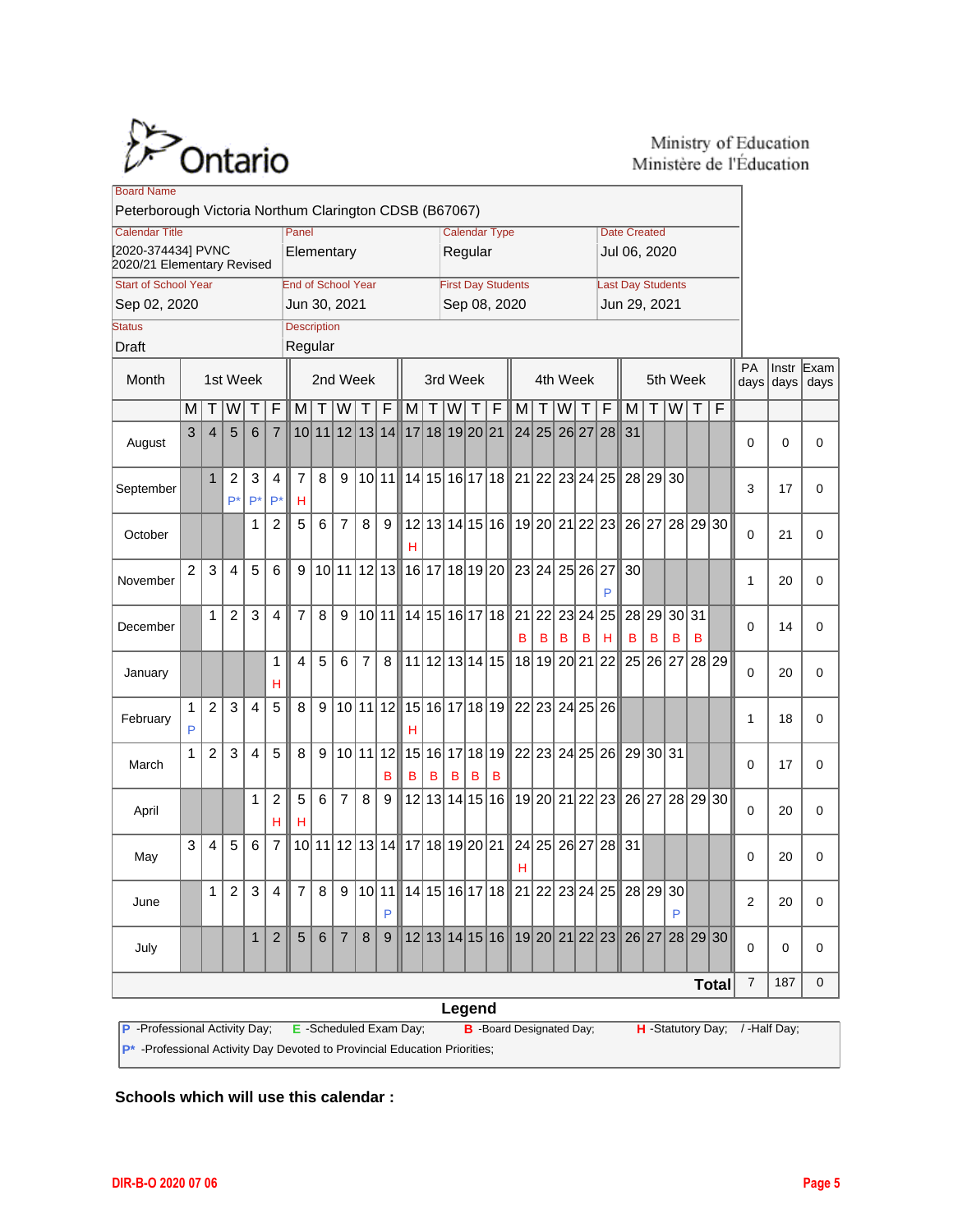

# Ministry of Education<br>Ministère de l'Éducation

| <b>School</b>                                             | <b>Town or City</b> | <b>School</b>                                                     | <b>Town or City</b> |  |  |  |  |
|-----------------------------------------------------------|---------------------|-------------------------------------------------------------------|---------------------|--|--|--|--|
| Enterphase Child and<br><b>Family Services</b>            | Peterborough        | <b>Good Shepherd Catholic</b><br><b>Elementary School</b>         | Courtice            |  |  |  |  |
| Holy Family Catholic<br><b>Elementary School</b>          | Bowmanville         | <b>Immaculate Conception</b><br><b>Catholic Elementary School</b> | Peterborough        |  |  |  |  |
| Monsignor Leo Cleary<br><b>Catholic Elementary School</b> | Courtice            | Monsignor O'Donoghue<br><b>Catholic Elementary School</b>         | Peterborough        |  |  |  |  |
| Notre Dame Catholic<br><b>Elementary School</b>           | Cobourg             | St. Alphonsus Catholic<br><b>Elementary School</b>                | Peterborough        |  |  |  |  |
| St. Anne Catholic<br><b>Elementary School</b>             | Peterborough        | St. Anthony Catholic<br><b>Elementary School</b>                  | Port Hope           |  |  |  |  |
| St. Catherine Catholic<br><b>Elementary School</b>        | Peterborough        | St. Dominic Catholic<br><b>Elementary School</b>                  | Lindsay             |  |  |  |  |
| St. Elizabeth Catholic<br><b>Elementary School</b>        | Bowmanville         | St. Francis of Assisi<br><b>Catholic Elementary School</b>        | Newcastle           |  |  |  |  |
| St. John Catholic<br><b>Elementary School</b>             | Peterborough        | St. John Paul II Catholic<br><b>Elementary School</b>             | Lindsay             |  |  |  |  |
| St. Joseph Catholic<br><b>Elementary School</b>           | Douro               | St. Joseph Catholic<br><b>Elementary School</b>                   | Bowmanville         |  |  |  |  |
| St. Joseph Catholic<br><b>Elementary School</b>           | Cobourg             | St. Luke Catholic<br><b>Elementary School</b>                     | Lindsay             |  |  |  |  |
| St. Martin Catholic<br><b>Elementary School</b>           | Ennismore           | St. Mary Catholic<br><b>Elementary School</b>                     | Grafton             |  |  |  |  |
| St. Mary Catholic<br><b>Elementary School</b>             | Lindsay             | St. Mary Catholic<br><b>Elementary School</b>                     | Campbellford        |  |  |  |  |
| St. Michael Catholic<br><b>Elementary School</b>          | Cobourg             | St. Mother Teresa Catholic<br><b>Elementary School</b>            | Courtice            |  |  |  |  |
| St. Patrick Catholic<br><b>Elementary School</b>          | Peterborough        | St. Paul Catholic<br><b>Elementary School</b>                     | Norwood             |  |  |  |  |
| St. Paul Catholic<br><b>Elementary School</b>             | Lakefield           | St. Paul Catholic<br><b>Elementary School</b>                     | Peterborough        |  |  |  |  |
| St. Teresa Catholic<br><b>Elementary School</b>           | Peterborough        |                                                                   |                     |  |  |  |  |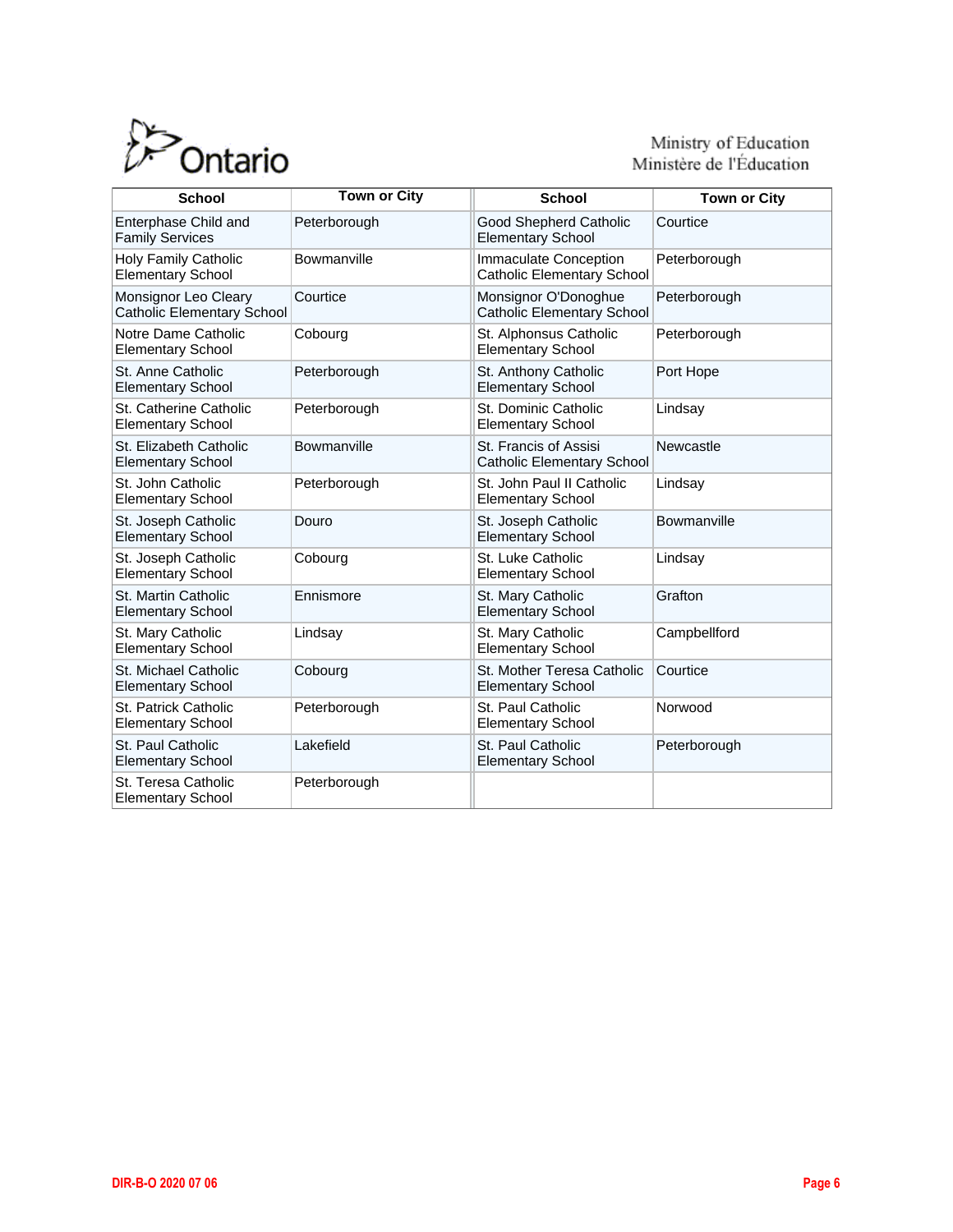

#### Ministry of Education Ministère de l'Éducation

| <b>Board Name</b><br>Peterborough Victoria Northum Clarington CDSB (B67067)                                                  |                                                              |                |                      |                |                     |                |                 |                |                |               |                |                           |   |   |                |                                                         |       |                          |              |                     |                                                                                        |                                |            |   |                     |          |    |          |
|------------------------------------------------------------------------------------------------------------------------------|--------------------------------------------------------------|----------------|----------------------|----------------|---------------------|----------------|-----------------|----------------|----------------|---------------|----------------|---------------------------|---|---|----------------|---------------------------------------------------------|-------|--------------------------|--------------|---------------------|----------------------------------------------------------------------------------------|--------------------------------|------------|---|---------------------|----------|----|----------|
|                                                                                                                              |                                                              |                |                      |                |                     |                |                 |                |                |               |                |                           |   |   |                |                                                         |       |                          |              |                     |                                                                                        |                                |            |   |                     |          |    |          |
| <b>Calendar Title</b>                                                                                                        | Panel                                                        |                |                      |                |                     |                |                 |                |                |               |                | <b>Calendar Type</b>      |   |   |                |                                                         |       |                          |              | <b>Date Created</b> |                                                                                        |                                |            |   |                     |          |    |          |
|                                                                                                                              | [2020-374299] PVNC<br>Secondary<br>2020/21 Secondary Revised |                |                      |                |                     |                |                 |                |                |               | Regular        |                           |   |   |                |                                                         |       |                          | Jul 06, 2020 |                     |                                                                                        |                                |            |   |                     |          |    |          |
| <b>Start of School Year</b><br><b>End of School Year</b>                                                                     |                                                              |                |                      |                |                     |                |                 |                |                |               |                | <b>First Day Students</b> |   |   |                |                                                         |       | <b>Last Day Students</b> |              |                     |                                                                                        |                                |            |   |                     |          |    |          |
| Sep 08, 2020<br>Sep 02, 2020<br>Jun 30, 2021<br>Jun 29, 2021                                                                 |                                                              |                |                      |                |                     |                |                 |                |                |               |                |                           |   |   |                |                                                         |       |                          |              |                     |                                                                                        |                                |            |   |                     |          |    |          |
| <b>Description</b><br><b>Status</b>                                                                                          |                                                              |                |                      |                |                     |                |                 |                |                |               |                |                           |   |   |                |                                                         |       |                          |              |                     |                                                                                        |                                |            |   |                     |          |    |          |
| Regular<br><b>Draft</b>                                                                                                      |                                                              |                |                      |                |                     |                |                 |                |                |               |                |                           |   |   |                |                                                         |       |                          |              |                     |                                                                                        |                                |            |   |                     |          |    |          |
| Month                                                                                                                        | 2nd Week<br>1st Week                                         |                |                      |                |                     |                |                 | 3rd Week       |                |               |                |                           |   |   | 4th Week       |                                                         |       |                          | 5th Week     | PA                  |                                                                                        | $Instr$ Exam<br>days days days |            |   |                     |          |    |          |
|                                                                                                                              | M                                                            | Τ              | W                    |                | F                   | M              | $\mathsf T$     | W              | Т              | F             | M              | ΤI                        | W | Т | F              | M                                                       | Τ     | W                        | T            | F                   | M                                                                                      | $\top$                         | $W$ T      |   | F                   |          |    |          |
| August                                                                                                                       | 3                                                            | $\overline{4}$ | 5                    | 6              | $\overline{7}$      |                |                 | 10 11 12 13 14 |                |               | 17 18 19 20 21 |                           |   |   |                |                                                         | 24 25 |                          | 26 27 28     |                     | 31                                                                                     |                                |            |   |                     | 0        | 0  | 0        |
| September                                                                                                                    |                                                              | $\mathbf{1}$   | $\overline{2}$<br>P* | 3<br>$P^*$     | 4<br>$P^*$          | 7<br>н         | 8               | 9              |                | 10 11         |                |                           |   |   |                | 14 15 16 17 18 21 22 23 24 25                           |       |                          |              |                     |                                                                                        | 28 29 30                       |            |   |                     | 3        | 17 | 0        |
| October                                                                                                                      |                                                              |                |                      | 1              | $\overline{2}$      | 5              | 6               | $\overline{7}$ | 8              | 9             | н              |                           |   |   |                | 12 13 14 15 16 19 20 21 22 23                           |       |                          |              |                     |                                                                                        |                                |            |   | 26 27 28 29 30      | $\Omega$ | 21 | 0        |
| November                                                                                                                     | $\overline{2}$                                               | 3              | $\overline{4}$       | 5              | 6                   | 9              |                 | 10 11 12 13    |                |               |                |                           |   |   |                | 16   17   18   19   20    23   24   25   26   27        |       |                          |              | P                   | 30 <sup>2</sup>                                                                        |                                |            |   |                     | 1        | 20 | 0        |
| December                                                                                                                     |                                                              | $\mathbf{1}$   | $\overline{2}$       | 3              | $\overline{4}$      | $\overline{7}$ | 8               | 9              |                | 10 11         |                |                           |   |   |                | 14   15   16   17   18    21   22   23   24   25  <br>в | в     | В                        | в            | н                   | в                                                                                      | 28 29<br>B                     | 30 31<br>в | в |                     | $\Omega$ | 14 | $\Omega$ |
| January                                                                                                                      |                                                              |                |                      |                | 1<br>н              | $\overline{4}$ | 5               | 6              | $\overline{7}$ | 8             |                |                           |   |   |                | 11 12 13 14 15 18 19 20 21 22                           |       |                          |              |                     | Е                                                                                      | Е                              | Е          | Е | 25 26 27 28 29<br>Е | $\Omega$ | 15 | 5        |
| February                                                                                                                     | 1<br>P                                                       | $\overline{2}$ | 3                    | 4              | 5                   | 8              | 9               |                |                | 10 11 12      | н              |                           |   |   |                | 15   16   17   18   19    22   23   24   25   26        |       |                          |              |                     |                                                                                        |                                |            |   |                     | 1        | 18 | 0        |
| March                                                                                                                        | 1                                                            | $\overline{2}$ | 3                    | $\overline{4}$ | 5                   | 8              | 9               |                |                | 10 11 12<br>в | в              | в                         | в | в | в              |                                                         |       |                          |              |                     | 15 16 17 18 19 22 23 24 25 26 29 30 31                                                 |                                |            |   |                     | $\Omega$ | 17 | 0        |
| April                                                                                                                        |                                                              |                |                      | 1              | $\overline{2}$<br>н | 5<br>н         | 6               | $\overline{7}$ | 8              | 9             |                |                           |   |   |                | 12 13 14 15 16 19 20 21 22 23                           |       |                          |              |                     |                                                                                        |                                |            |   | 26 27 28 29 30      | $\Omega$ | 20 | 0        |
| May                                                                                                                          | 3                                                            | 4              | 5                    | 6              | $\overline{7}$      |                | 10 11           |                |                | 12 13 14<br>P |                |                           |   |   | 17 18 19 20 21 | н                                                       | 24 25 |                          |              | 26 27 28            | 31                                                                                     |                                |            |   |                     | 1        | 19 | 0        |
| June                                                                                                                         |                                                              | 1.             | 2                    | 3              | 4 II                | 7 I            | 8               |                |                |               |                |                           |   |   |                |                                                         |       | E                        | E.           | Е                   | 9   10   11    14   15   16   17   18    21   22   23   24   25    28   29   30  <br>E | Е                              | P          |   |                     | 1        | 16 | 5        |
| July                                                                                                                         |                                                              |                |                      | $\mathbf{1}$   | 2                   | 5              | $6\phantom{1}6$ | 7 <sup>1</sup> | 8              | 9             |                |                           |   |   |                |                                                         |       |                          |              |                     | 12 13 14 15 16 19 20 21 22 23 26 27 28 29 30                                           |                                |            |   |                     | $\Omega$ | 0  | 0        |
| <b>Total</b>                                                                                                                 |                                                              |                |                      |                |                     |                |                 |                | 7              | 177           | 10             |                           |   |   |                |                                                         |       |                          |              |                     |                                                                                        |                                |            |   |                     |          |    |          |
| Legend                                                                                                                       |                                                              |                |                      |                |                     |                |                 |                |                |               |                |                           |   |   |                |                                                         |       |                          |              |                     |                                                                                        |                                |            |   |                     |          |    |          |
| P - Professional Activity Day;<br>H -Statutory Day; /-Half Day;<br>E -Scheduled Exam Day;<br><b>B</b> -Board Designated Day; |                                                              |                |                      |                |                     |                |                 |                |                |               |                |                           |   |   |                |                                                         |       |                          |              |                     |                                                                                        |                                |            |   |                     |          |    |          |

**P<sup>\*</sup>** -Professional Activity Day Devoted to Provincial Education Priorities;

**Schools which will use this calendar :**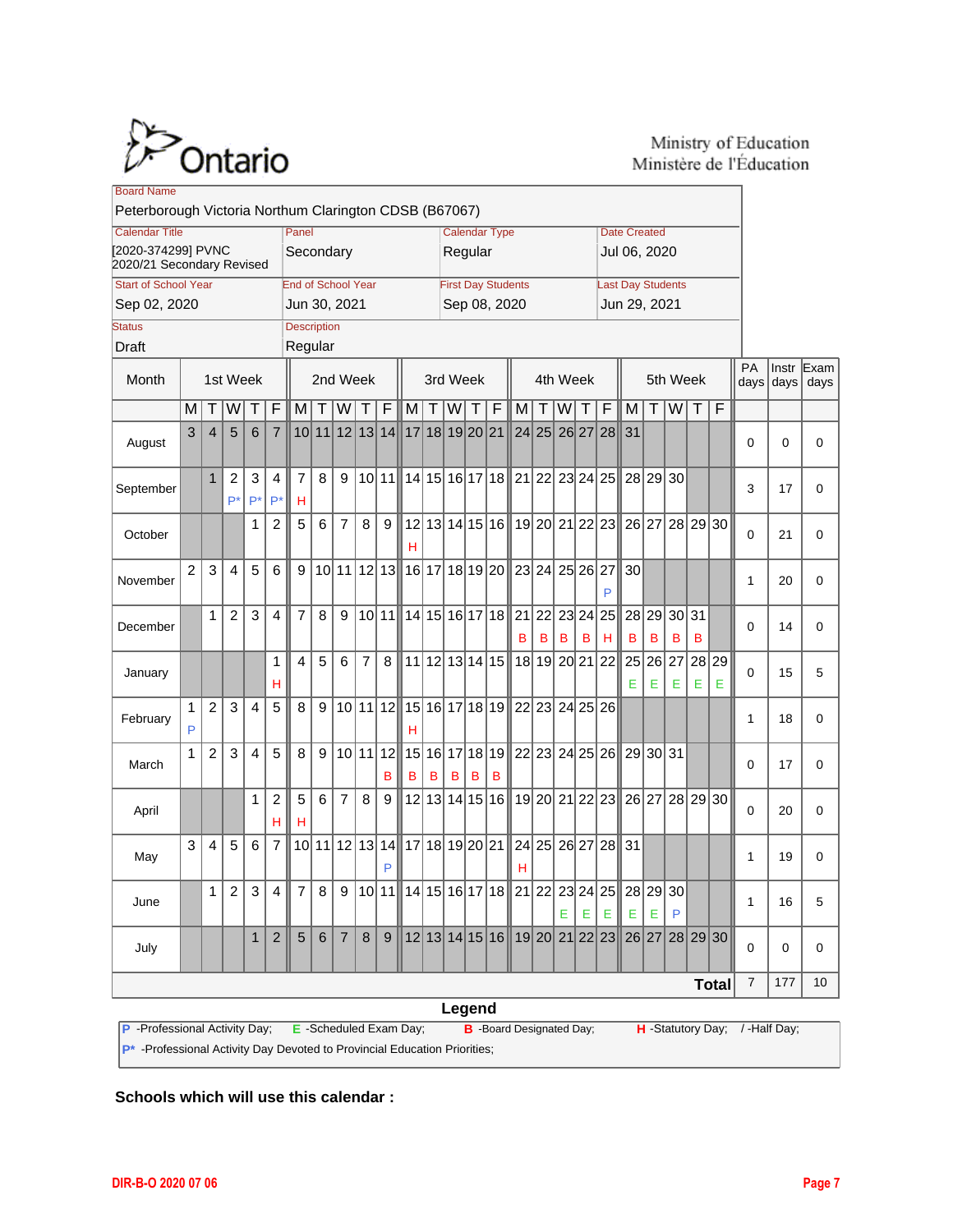

# Ministry of Education<br>Ministère de l'Éducation

| School                                           | <b>Town or City</b> | School                                         | <b>Town or City</b> |  |  |  |  |
|--------------------------------------------------|---------------------|------------------------------------------------|---------------------|--|--|--|--|
| Enterphase Child and<br><b>Family Services</b>   | Peterborough        | <b>Holy Cross Catholic</b><br>Secondary School | Peterborough        |  |  |  |  |
| <b>Holy Trinity Catholic</b><br>Secondary School | Courtice            | St. Mary Catholic<br>Secondary School          | Cobourg             |  |  |  |  |
| St. Peter Catholic<br>Secondary School           | Peterborough        | St. Stephen Catholic<br>Secondary School       | <b>Bowmanville</b>  |  |  |  |  |
| St. Thomas Aquinas<br>Catholic Secondary School  | Lindsay             |                                                |                     |  |  |  |  |